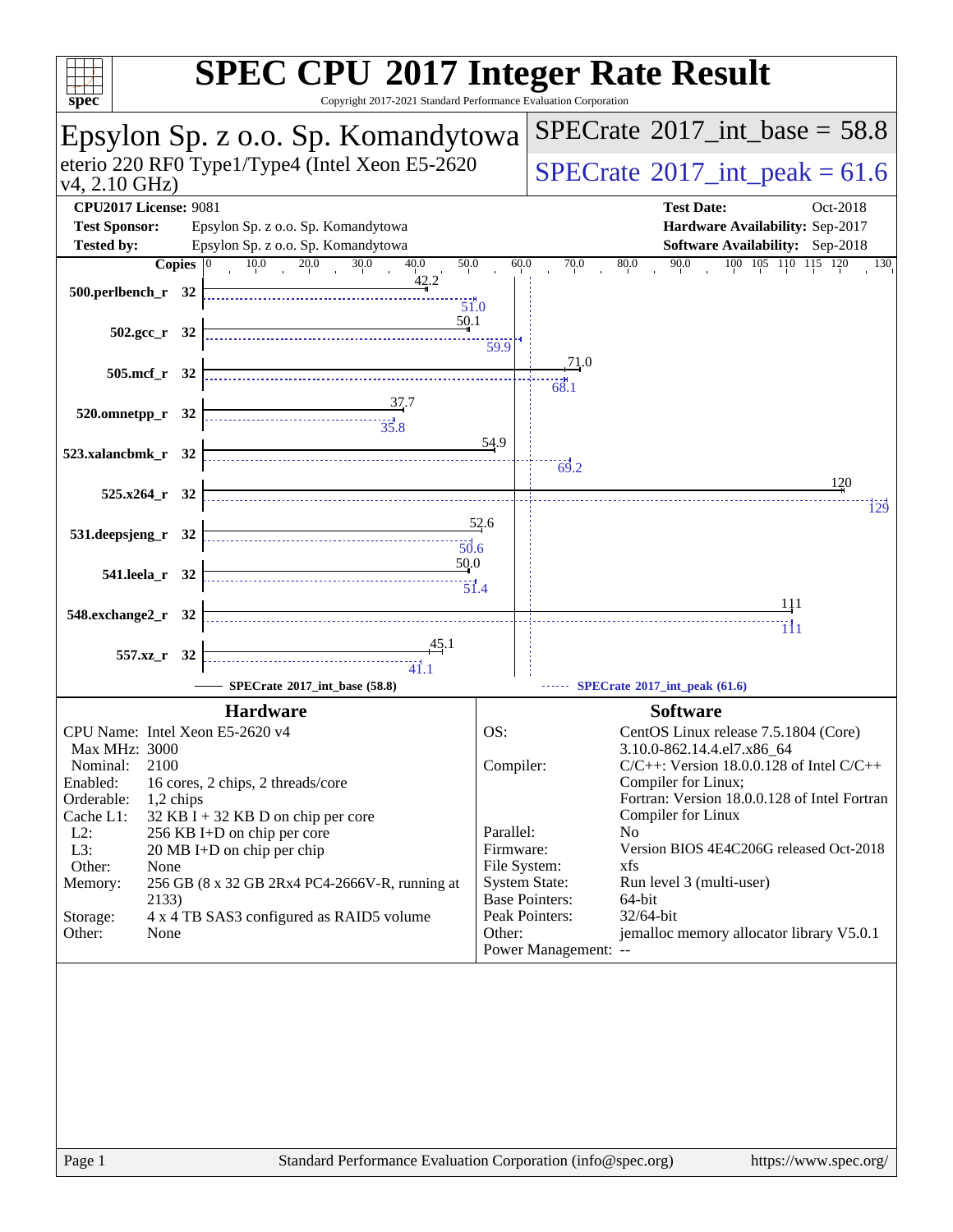

Copyright 2017-2021 Standard Performance Evaluation Corporation

# Epsylon Sp. z o.o. Sp. Komandytowa<br>eterio 220 RF0 Type1/Type4 (Intel Xeon E5-2620

[SPECrate](http://www.spec.org/auto/cpu2017/Docs/result-fields.html#SPECrate2017intbase)<sup>®</sup>2017 int\_base =  $58.8$ 

#### v4, 2.10 GHz)

**[CPU2017 License:](http://www.spec.org/auto/cpu2017/Docs/result-fields.html#CPU2017License)** 9081 **[Test Date:](http://www.spec.org/auto/cpu2017/Docs/result-fields.html#TestDate)** Oct-2018 **[Test Sponsor:](http://www.spec.org/auto/cpu2017/Docs/result-fields.html#TestSponsor)** Epsylon Sp. z o.o. Sp. Komandytowa **[Hardware Availability:](http://www.spec.org/auto/cpu2017/Docs/result-fields.html#HardwareAvailability)** Sep-2017

[SPECrate](http://www.spec.org/auto/cpu2017/Docs/result-fields.html#SPECrate2017intpeak)<sup>®</sup>2017 int peak = 61.6

**[Tested by:](http://www.spec.org/auto/cpu2017/Docs/result-fields.html#Testedby)** Epsylon Sp. z o.o. Sp. Komandytowa **[Software Availability:](http://www.spec.org/auto/cpu2017/Docs/result-fields.html#SoftwareAvailability)** Sep-2018

### **[Results Table](http://www.spec.org/auto/cpu2017/Docs/result-fields.html#ResultsTable)**

|                                           | <b>Base</b>   |                |       |                |              |                | <b>Peak</b> |               |                |              |                |              |                |              |
|-------------------------------------------|---------------|----------------|-------|----------------|--------------|----------------|-------------|---------------|----------------|--------------|----------------|--------------|----------------|--------------|
| <b>Benchmark</b>                          | <b>Copies</b> | <b>Seconds</b> | Ratio | <b>Seconds</b> | <b>Ratio</b> | <b>Seconds</b> | Ratio       | <b>Copies</b> | <b>Seconds</b> | <b>Ratio</b> | <b>Seconds</b> | <b>Ratio</b> | <b>Seconds</b> | <b>Ratio</b> |
| $500.$ perlbench_r                        | 32            | 1208           | 42.2  | 1207           | 42.2         | 1217           | 41.9        | 32            | 990            | 51.5         | 999            | 51.0         | 999            | 51.0         |
| 502.gcc_r                                 | 32            | 904            | 50.1  | 905            | 50.1         | 910            | 49.8        | 32            | 756            | 59.9         | 757            | 59.8         | 756            | 60.0         |
| $505$ .mcf r                              | 32            | 727            | 71.1  | 728            | 71.0         | 758            | 68.2        | 32            | 753            | 68.7         | 759            | 68.1         | 761            | 68.0         |
| 520.omnetpp_r                             | 32            | 1115           | 37.7  | 1111           | 37.8         | 1116           | 37.6        | 32            | 1162           | 36.1         | 1175           | 35.7         | 1172           | 35.8         |
| 523.xalancbmk r                           | 32            | 615            | 54.9  | 616            | 54.9         | 616            | 54.9        | 32            | 488            | 69.2         | 488            | 69.2         | 490            | 69.0         |
| 525.x264 r                                | 32            | 466            | 120   | 464            | 121          | 466            | 120         | 32            | 444            | 126          | 435            | 129          | 435            | <u>129</u>   |
| 531.deepsjeng_r                           | 32            | 698            | 52.5  | 697            | 52.6         | 698            | 52.6        | 32            | 725            | 50.6         | 725            | 50.6         | 725            | 50.6         |
| 541.leela r                               | 32            | 1064           | 49.8  | 1057           | 50.1         | 1061           | 50.0        | 32            | 1031           | 51.4         | 1031           | 51.4         | 1035           | 51.2         |
| 548.exchange2_r                           | 32            | 756            | 111   | 755            | 111          | 756            | <u> 111</u> | 32            | 755            | 111          | 756            | 111          | 755            | <u>111</u>   |
| 557.xz r                                  | 32            | 766            | 45.1  | 766            | 45.1         | 811            | 42.6        | 32            | 841            | 41.1         | 841            | 41.1         | 840            | 41.1         |
| $SPECrate^{\circ}2017$ int base =<br>58.8 |               |                |       |                |              |                |             |               |                |              |                |              |                |              |

**[SPECrate](http://www.spec.org/auto/cpu2017/Docs/result-fields.html#SPECrate2017intpeak)[2017\\_int\\_peak =](http://www.spec.org/auto/cpu2017/Docs/result-fields.html#SPECrate2017intpeak) 61.6**

Results appear in the [order in which they were run.](http://www.spec.org/auto/cpu2017/Docs/result-fields.html#RunOrder) Bold underlined text [indicates a median measurement.](http://www.spec.org/auto/cpu2017/Docs/result-fields.html#Median)

#### **[Submit Notes](http://www.spec.org/auto/cpu2017/Docs/result-fields.html#SubmitNotes)**

 The numactl mechanism was used to bind copies to processors. The config file option 'submit' was used to generate numactl commands to bind each copy to a specific processor. For details, please see the config file.

#### **[Operating System Notes](http://www.spec.org/auto/cpu2017/Docs/result-fields.html#OperatingSystemNotes)**

Stack size set to unlimited using "ulimit -s unlimited"

#### **[General Notes](http://www.spec.org/auto/cpu2017/Docs/result-fields.html#GeneralNotes)**

Environment variables set by runcpu before the start of the run: LD\_LIBRARY\_PATH = "/cpu2017.1.0/lib/ia32:/cpu2017.1.0/lib/intel64:/cpu2017.1.0/je5.0.1-32:/cpu2017.1.0/je5.0.1-64"

 Binaries compiled on a system with 1x Intel Core i7-4790 CPU + 32 GB RAM memory using Redhat Enterprise Linux 7.4

 Yes: The test sponsor attests, as of date of publication, that CVE-2017-5754 (Meltdown) is mitigated in the system as tested and documented. Yes: The test sponsor attests, as of date of publication, that CVE-2017-5753 (Spectre variant 1) is mitigated in the system as tested and documented. Yes: The test sponsor attests, as of date of publication, that CVE-2017-5715 (Spectre variant 2) is mitigated in the system as tested and documented.

 Transparent Huge Pages enabled by default Prior to runcpu invocation Filesystem page cache synced and cleared with: sync; echo 3> /proc/sys/vm/drop\_caches

**(Continued on next page)**

| Page 2 | Standard Performance Evaluation Corporation (info@spec.org) | https://www.spec.org/ |
|--------|-------------------------------------------------------------|-----------------------|
|--------|-------------------------------------------------------------|-----------------------|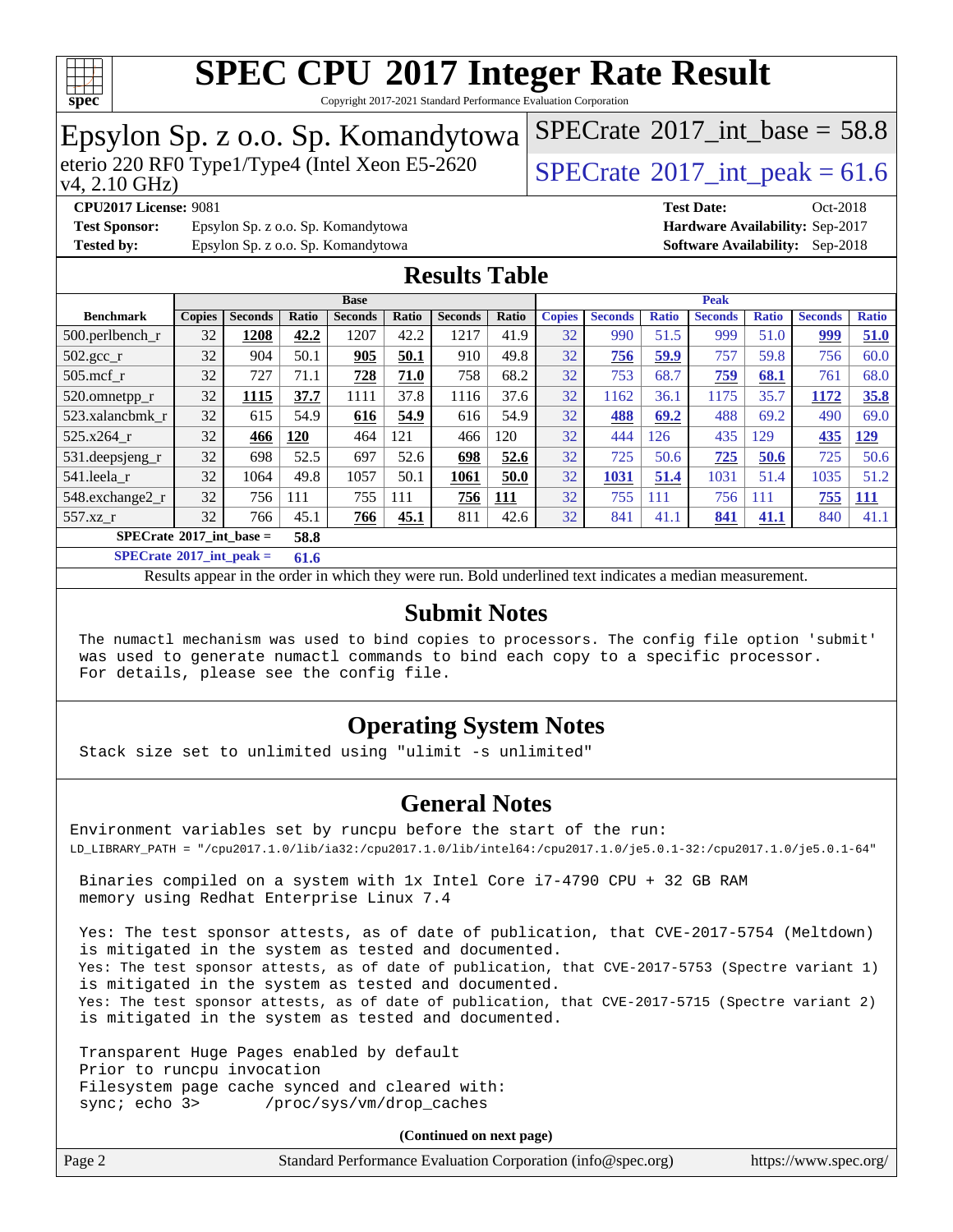

[SPECrate](http://www.spec.org/auto/cpu2017/Docs/result-fields.html#SPECrate2017intbase)<sup>®</sup>2017 int\_base =  $58.8$ 

Copyright 2017-2021 Standard Performance Evaluation Corporation

Epsylon Sp. z o.o. Sp. Komandytowa

#### Page 3 Standard Performance Evaluation Corporation [\(info@spec.org\)](mailto:info@spec.org) <https://www.spec.org/> v4, 2.10 GHz) eterio 220 RF0 Type1/Type4 (Intel Xeon E5-2620  $\sqrt{\text{SPECrate}^{\circ}2017}$  $\sqrt{\text{SPECrate}^{\circ}2017}$  $\sqrt{\text{SPECrate}^{\circ}2017}$  int peak = 61.6 **[CPU2017 License:](http://www.spec.org/auto/cpu2017/Docs/result-fields.html#CPU2017License)** 9081 **[Test Date:](http://www.spec.org/auto/cpu2017/Docs/result-fields.html#TestDate)** Oct-2018 **[Test Sponsor:](http://www.spec.org/auto/cpu2017/Docs/result-fields.html#TestSponsor)** Epsylon Sp. z o.o. Sp. Komandytowa **[Hardware Availability:](http://www.spec.org/auto/cpu2017/Docs/result-fields.html#HardwareAvailability)** Sep-2017 **[Tested by:](http://www.spec.org/auto/cpu2017/Docs/result-fields.html#Testedby)** Epsylon Sp. z o.o. Sp. Komandytowa **[Software Availability:](http://www.spec.org/auto/cpu2017/Docs/result-fields.html#SoftwareAvailability)** Sep-2018 **[General Notes \(Continued\)](http://www.spec.org/auto/cpu2017/Docs/result-fields.html#GeneralNotes)** runcpu command invoked through numactl i.e.: numactl --interleave=all runcpu <etc> jemalloc: configured and built at default for 32bit (i686) and 64bit (x86\_64) targets; built with the RedHat Enterprise 7.4, and the system compiler gcc 4.8.5; sources available via jemalloc.net or <https://github.com/jemalloc/jemalloc/releases> **[Platform Notes](http://www.spec.org/auto/cpu2017/Docs/result-fields.html#PlatformNotes)** BIOS Default + NUMA = Enabled Sysinfo program /cpu2017.1.0/bin/sysinfo Rev: r5797 of 2017-06-14 96c45e4568ad54c135fd618bcc091c0f running on SUT Fri Oct 26 07:45:34 2018 SUT (System Under Test) info as seen by some common utilities. For more information on this section, see <https://www.spec.org/cpu2017/Docs/config.html#sysinfo> From /proc/cpuinfo model name : Intel(R) Xeon(R) CPU E5-2620 v4 @ 2.10GHz 2 "physical id"s (chips) 32 "processors" cores, siblings (Caution: counting these is hw and system dependent. The following excerpts from /proc/cpuinfo might not be reliable. Use with caution.) cpu cores : 8 siblings : 16 physical 0: cores 0 1 2 3 4 5 6 7 physical 1: cores 0 1 2 3 4 5 6 7 From lscpu: Architecture: x86\_64 CPU op-mode(s): 32-bit, 64-bit Byte Order: Little Endian  $CPU(s):$  32 On-line CPU(s) list: 0-31 Thread(s) per core: 2 Core(s) per socket: 8 Socket(s): 2 NUMA node(s): 1 Vendor ID: GenuineIntel CPU family: 6 Model: 79 **(Continued on next page)**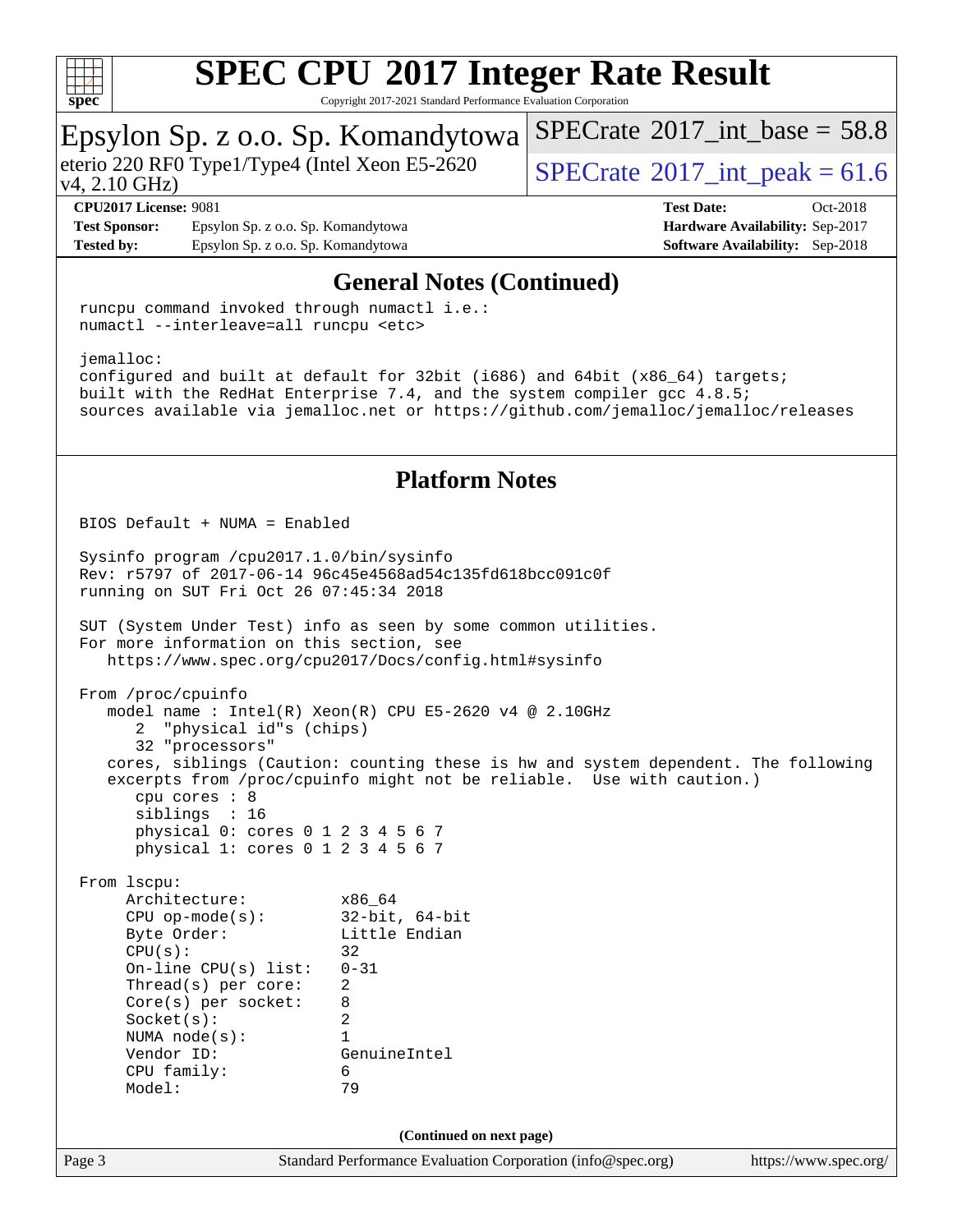

Copyright 2017-2021 Standard Performance Evaluation Corporation

| Epsylon Sp. z o.o. Sp. Komandytowa                                                                                                                                                                                                                                                                                                                                                                                                                                                                                                                                                                                                                                                                                                                                                                                                                                                                                                                                                                                                                                                                                                                                                                                                                                                                                                                                                                                                                                                                                                                                                                                                                                                                                                                                                                                                 | $SPECTate$ <sup>®</sup> 2017_int_base = 58.8                                                                 |
|------------------------------------------------------------------------------------------------------------------------------------------------------------------------------------------------------------------------------------------------------------------------------------------------------------------------------------------------------------------------------------------------------------------------------------------------------------------------------------------------------------------------------------------------------------------------------------------------------------------------------------------------------------------------------------------------------------------------------------------------------------------------------------------------------------------------------------------------------------------------------------------------------------------------------------------------------------------------------------------------------------------------------------------------------------------------------------------------------------------------------------------------------------------------------------------------------------------------------------------------------------------------------------------------------------------------------------------------------------------------------------------------------------------------------------------------------------------------------------------------------------------------------------------------------------------------------------------------------------------------------------------------------------------------------------------------------------------------------------------------------------------------------------------------------------------------------------|--------------------------------------------------------------------------------------------------------------|
| eterio 220 RF0 Type1/Type4 (Intel Xeon E5-2620)<br>$v4, 2.10 \text{ GHz}$                                                                                                                                                                                                                                                                                                                                                                                                                                                                                                                                                                                                                                                                                                                                                                                                                                                                                                                                                                                                                                                                                                                                                                                                                                                                                                                                                                                                                                                                                                                                                                                                                                                                                                                                                          | $SPECTate^{\circ}2017\_int\_peak = 61.6$                                                                     |
| <b>CPU2017 License: 9081</b><br><b>Test Sponsor:</b><br>Epsylon Sp. z o.o. Sp. Komandytowa<br><b>Tested by:</b><br>Epsylon Sp. z o.o. Sp. Komandytowa                                                                                                                                                                                                                                                                                                                                                                                                                                                                                                                                                                                                                                                                                                                                                                                                                                                                                                                                                                                                                                                                                                                                                                                                                                                                                                                                                                                                                                                                                                                                                                                                                                                                              | <b>Test Date:</b><br>Oct-2018<br>Hardware Availability: Sep-2017<br><b>Software Availability:</b> Sep-2018   |
| <b>Platform Notes (Continued)</b>                                                                                                                                                                                                                                                                                                                                                                                                                                                                                                                                                                                                                                                                                                                                                                                                                                                                                                                                                                                                                                                                                                                                                                                                                                                                                                                                                                                                                                                                                                                                                                                                                                                                                                                                                                                                  |                                                                                                              |
| Model name:<br>Stepping:<br>1<br>CPU MHz:<br>2099.871<br>CPU max MHz:<br>2100.0000<br>CPU min MHz:<br>1200.0000<br>BogoMIPS:<br>4190.77<br>Virtualization:<br>$VT - x$<br>L1d cache:<br>32K<br>Lli cache:<br>32K<br>L2 cache:<br>256K<br>L3 cache:<br>20480K<br>NUMA node0 CPU(s):<br>$0 - 31$<br>Flagg:<br>pat pse36 clflush dts acpi mmx fxsr sse sse2 ss ht tm pbe syscall nx pdpelgb rdtscp<br>lm constant_tsc arch_perfmon pebs bts rep_good nopl xtopology nonstop_tsc aperfmperf<br>eagerfpu pni pclmulqdq dtes64 ds_cpl vmx smx est tm2 ssse3 sdbg fma cx16 xtpr pdcm<br>pcid dca sse4_1 sse4_2 x2apic movbe popcnt tsc_deadline_timer aes xsave avx f16c<br>rdrand lahf_lm abm 3dnowprefetch epb cat_13 cdp_13 intel_ppin intel_pt ssbd ibrs<br>ibpb stibp tpr_shadow vnmi flexpriority ept vpid fsgsbase tsc_adjust bmil hle avx2<br>smep bmi2 erms invpcid rtm cqm rdt_a rdseed adx smap xsaveopt cqm_llc cqm_occup_llc<br>cqm_mbm_total cqm_mbm_local dtherm arat pln pts spec_ctrl intel_stibp flush_l1d<br>/proc/cpuinfo cache data<br>cache size : 20480 KB<br>From numactl --hardware WARNING: a numactl 'node' might or might not correspond to a<br>physical chip.<br>available: 1 nodes (0)<br>node 0 cpus: 0 1 2 3 4 5 6 7 8 9 10 11 12 13 14 15 16 17 18 19 20 21 22 23 24 25 26 27<br>28 29 30 31<br>node 0 size: 262037 MB<br>node 0 free: 255617 MB<br>node distances:<br>node<br>$\overline{\phantom{0}}$<br>0:<br>10<br>From /proc/meminfo<br>MemTotal:<br>263864848 kB<br>HugePages_Total:<br>$\Omega$<br>2048 kB<br>Hugepagesize:<br>From /etc/*release* /etc/*version*<br>centos-release: CentOS Linux release 7.5.1804 (Core)<br>centos-release-upstream: Derived from Red Hat Enterprise Linux 7.5 (Source)<br>os-release:<br>NAME="CentOS Linux"<br>VERSION="7 (Core)"<br>(Continued on next page) | $Intel(R) Xeon(R) CPU E5-2620 v4 @ 2.10GHz$<br>fpu vme de pse tsc msr pae mce cx8 apic sep mtrr pge mca cmov |
| Standard Performance Evaluation Corporation (info@spec.org)<br>Page 4                                                                                                                                                                                                                                                                                                                                                                                                                                                                                                                                                                                                                                                                                                                                                                                                                                                                                                                                                                                                                                                                                                                                                                                                                                                                                                                                                                                                                                                                                                                                                                                                                                                                                                                                                              | https://www.spec.org/                                                                                        |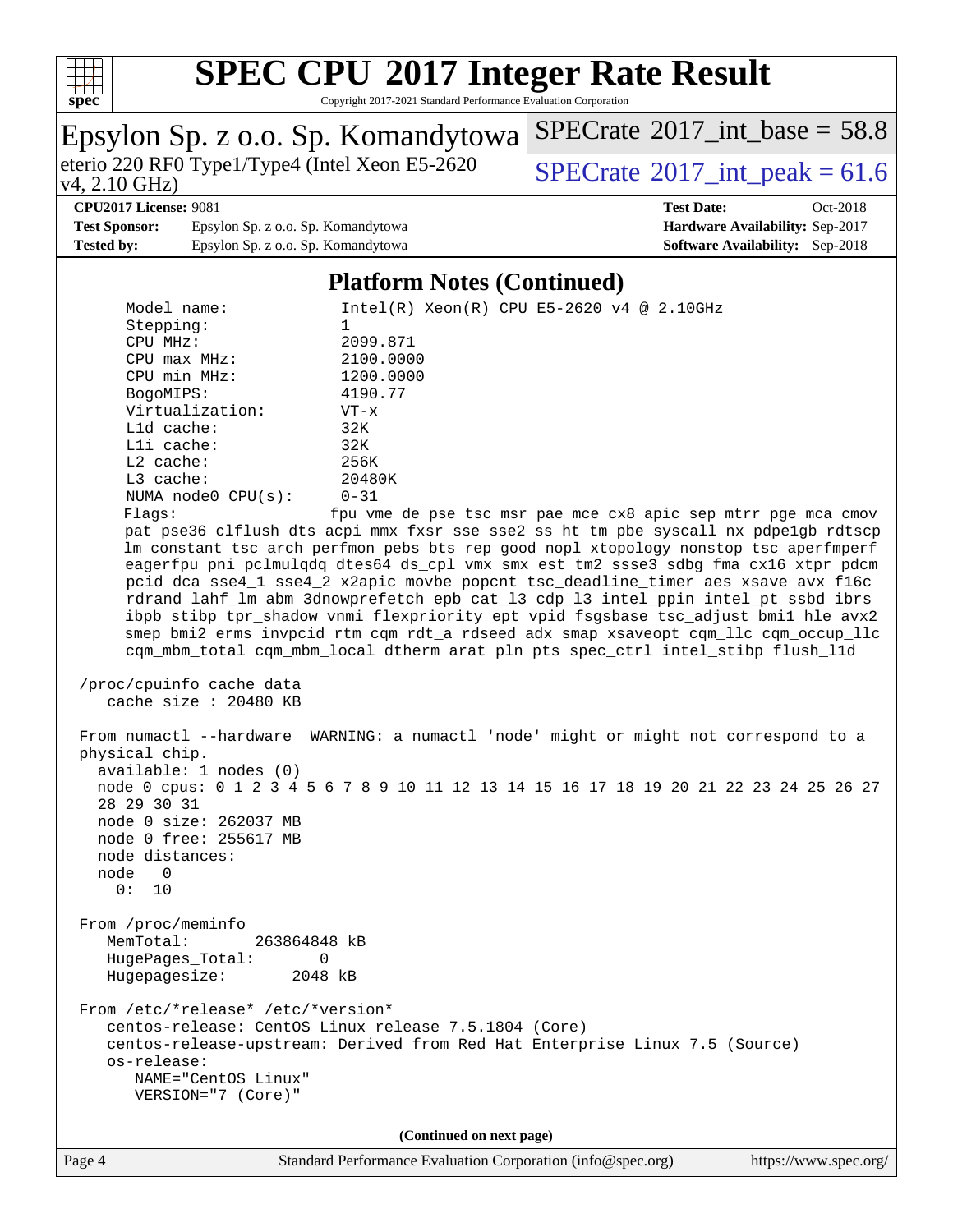

Copyright 2017-2021 Standard Performance Evaluation Corporation

#### Epsylon Sp. z o.o. Sp. Komandytowa v4, 2.10 GHz) eterio 220 RF0 Type1/Type4 (Intel Xeon E5-2620  $\sqrt{\text{SPECrate}^{\circ}2017}$  $\sqrt{\text{SPECrate}^{\circ}2017}$  $\sqrt{\text{SPECrate}^{\circ}2017}$  int peak = 61.6 [SPECrate](http://www.spec.org/auto/cpu2017/Docs/result-fields.html#SPECrate2017intbase)<sup>®</sup>2017 int\_base =  $58.8$ **[CPU2017 License:](http://www.spec.org/auto/cpu2017/Docs/result-fields.html#CPU2017License)** 9081 **[Test Date:](http://www.spec.org/auto/cpu2017/Docs/result-fields.html#TestDate)** Oct-2018 **[Test Sponsor:](http://www.spec.org/auto/cpu2017/Docs/result-fields.html#TestSponsor)** Epsylon Sp. z o.o. Sp. Komandytowa **[Hardware Availability:](http://www.spec.org/auto/cpu2017/Docs/result-fields.html#HardwareAvailability)** Sep-2017 **[Tested by:](http://www.spec.org/auto/cpu2017/Docs/result-fields.html#Testedby)** Epsylon Sp. z o.o. Sp. Komandytowa **[Software Availability:](http://www.spec.org/auto/cpu2017/Docs/result-fields.html#SoftwareAvailability)** Sep-2018 **[Platform Notes \(Continued\)](http://www.spec.org/auto/cpu2017/Docs/result-fields.html#PlatformNotes)** ID="centos" ID\_LIKE="rhel fedora" VERSION\_ID="7" PRETTY\_NAME="CentOS Linux 7 (Core)" ANSI\_COLOR="0;31" CPE\_NAME="cpe:/o:centos:centos:7" redhat-release: CentOS Linux release 7.5.1804 (Core) system-release: CentOS Linux release 7.5.1804 (Core) system-release-cpe: cpe:/o:centos:centos:7 uname -a: Linux SUT 3.10.0-862.14.4.el7.x86\_64 #1 SMP Wed Sep 26 15:12:11 UTC 2018 x86\_64 x86\_64 x86\_64 GNU/Linux run-level 3 Oct 26 00:36 SPEC is set to: /cpu2017.1.0 Filesystem Type Size Used Avail Use% Mounted on /dev/mapper/centos-root xfs 11T 34G 11T 1% / Additional information from dmidecode follows. WARNING: Use caution when you interpret this section. The 'dmidecode' program reads system data which is "intended to allow hardware to be accurately determined", but the intent may not be met, as there are frequent changes to hardware, firmware, and the "DMTF SMBIOS" standard. BIOS American Megatrends Inc. 4E4C206G 10/15/2018 Memory: 8x NO DIMM NO DIMM 8x Samsung M393A4K40CB2-CTD 32 GB 2 rank 2667, configured at 2133 (End of data from sysinfo program) **[Compiler Version Notes](http://www.spec.org/auto/cpu2017/Docs/result-fields.html#CompilerVersionNotes)** ============================================================================== C | 500.perlbench\_r(base, peak) 502.gcc\_r(base, peak) 505.mcf\_r(base, | peak) 525.x264\_r(base, peak) 557.xz\_r(base, peak) ----------------------------------------------------------------------------- icc (ICC) 18.0.0 20170811 Copyright (C) 1985-2017 Intel Corporation. All rights reserved. ------------------------------------------------------------------------------ ============================================================================== C++ | 520.omnetpp\_r(base, peak) 523.xalancbmk\_r(base, peak) | 531.deepsjeng\_r(base, peak) 541.leela\_r(base, peak) ----------------------------------------------------------------------------- icpc (ICC) 18.0.0 20170811 **(Continued on next page)**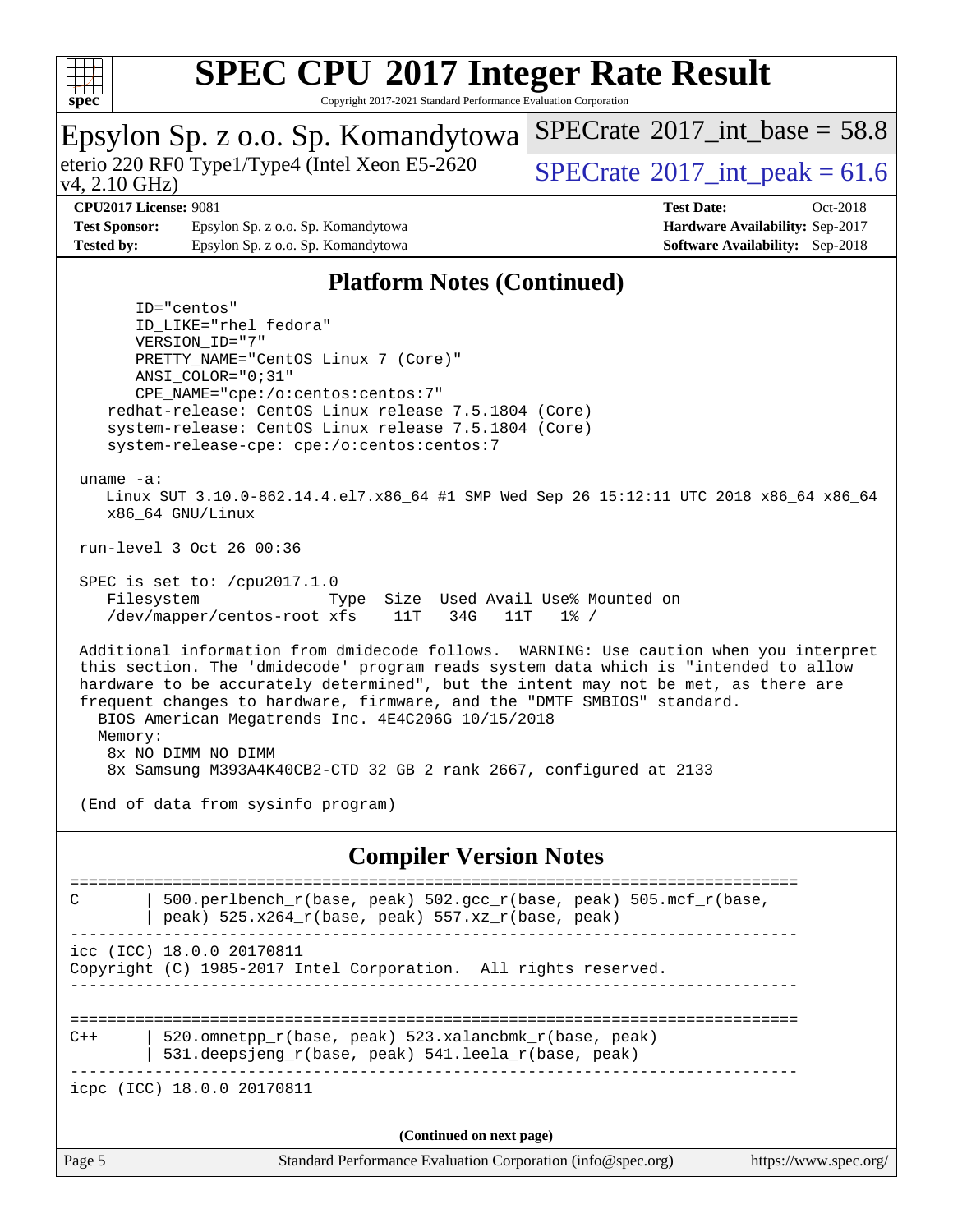

Copyright 2017-2021 Standard Performance Evaluation Corporation

### Epsylon Sp. z o.o. Sp. Komandytowa

eterio 220 RF0 Type1/Type4 (Intel Xeon E5-2620  $\sqrt{\text{SPECrate}^{\circ}2017}$  $\sqrt{\text{SPECrate}^{\circ}2017}$  $\sqrt{\text{SPECrate}^{\circ}2017}$  int peak = 61.6

[SPECrate](http://www.spec.org/auto/cpu2017/Docs/result-fields.html#SPECrate2017intbase)<sup>®</sup>2017 int\_base =  $58.8$ 

### v4, 2.10 GHz)

**[Test Sponsor:](http://www.spec.org/auto/cpu2017/Docs/result-fields.html#TestSponsor)** Epsylon Sp. z o.o. Sp. Komandytowa **[Hardware Availability:](http://www.spec.org/auto/cpu2017/Docs/result-fields.html#HardwareAvailability)** Sep-2017 **[Tested by:](http://www.spec.org/auto/cpu2017/Docs/result-fields.html#Testedby)** Epsylon Sp. z o.o. Sp. Komandytowa **[Software Availability:](http://www.spec.org/auto/cpu2017/Docs/result-fields.html#SoftwareAvailability)** Sep-2018

**[CPU2017 License:](http://www.spec.org/auto/cpu2017/Docs/result-fields.html#CPU2017License)** 9081 **[Test Date:](http://www.spec.org/auto/cpu2017/Docs/result-fields.html#TestDate)** Oct-2018

### **[Compiler Version Notes \(Continued\)](http://www.spec.org/auto/cpu2017/Docs/result-fields.html#CompilerVersionNotes)**

Copyright (C) 1985-2017 Intel Corporation. All rights reserved.

------------------------------------------------------------------------------ ============================================================================== Fortran | 548.exchange2\_r(base, peak) ----------------------------------------------------------------------------- ifort (IFORT) 18.0.0 20170811 Copyright (C) 1985-2017 Intel Corporation. All rights reserved. ------------------------------------------------------------------------------

### **[Base Compiler Invocation](http://www.spec.org/auto/cpu2017/Docs/result-fields.html#BaseCompilerInvocation)**

[C benchmarks](http://www.spec.org/auto/cpu2017/Docs/result-fields.html#Cbenchmarks):

[icc](http://www.spec.org/cpu2017/results/res2018q4/cpu2017-20181029-09319.flags.html#user_CCbase_intel_icc_18.0_66fc1ee009f7361af1fbd72ca7dcefbb700085f36577c54f309893dd4ec40d12360134090235512931783d35fd58c0460139e722d5067c5574d8eaf2b3e37e92)

[C++ benchmarks:](http://www.spec.org/auto/cpu2017/Docs/result-fields.html#CXXbenchmarks) [icpc](http://www.spec.org/cpu2017/results/res2018q4/cpu2017-20181029-09319.flags.html#user_CXXbase_intel_icpc_18.0_c510b6838c7f56d33e37e94d029a35b4a7bccf4766a728ee175e80a419847e808290a9b78be685c44ab727ea267ec2f070ec5dc83b407c0218cded6866a35d07)

[Fortran benchmarks](http://www.spec.org/auto/cpu2017/Docs/result-fields.html#Fortranbenchmarks): [ifort](http://www.spec.org/cpu2017/results/res2018q4/cpu2017-20181029-09319.flags.html#user_FCbase_intel_ifort_18.0_8111460550e3ca792625aed983ce982f94888b8b503583aa7ba2b8303487b4d8a21a13e7191a45c5fd58ff318f48f9492884d4413fa793fd88dd292cad7027ca)

## **[Base Portability Flags](http://www.spec.org/auto/cpu2017/Docs/result-fields.html#BasePortabilityFlags)**

 500.perlbench\_r: [-DSPEC\\_LP64](http://www.spec.org/cpu2017/results/res2018q4/cpu2017-20181029-09319.flags.html#b500.perlbench_r_basePORTABILITY_DSPEC_LP64) [-DSPEC\\_LINUX\\_X64](http://www.spec.org/cpu2017/results/res2018q4/cpu2017-20181029-09319.flags.html#b500.perlbench_r_baseCPORTABILITY_DSPEC_LINUX_X64) 502.gcc\_r: [-DSPEC\\_LP64](http://www.spec.org/cpu2017/results/res2018q4/cpu2017-20181029-09319.flags.html#suite_basePORTABILITY502_gcc_r_DSPEC_LP64) 505.mcf\_r: [-DSPEC\\_LP64](http://www.spec.org/cpu2017/results/res2018q4/cpu2017-20181029-09319.flags.html#suite_basePORTABILITY505_mcf_r_DSPEC_LP64) 520.omnetpp\_r: [-DSPEC\\_LP64](http://www.spec.org/cpu2017/results/res2018q4/cpu2017-20181029-09319.flags.html#suite_basePORTABILITY520_omnetpp_r_DSPEC_LP64) 523.xalancbmk\_r: [-DSPEC\\_LP64](http://www.spec.org/cpu2017/results/res2018q4/cpu2017-20181029-09319.flags.html#suite_basePORTABILITY523_xalancbmk_r_DSPEC_LP64) [-DSPEC\\_LINUX](http://www.spec.org/cpu2017/results/res2018q4/cpu2017-20181029-09319.flags.html#b523.xalancbmk_r_baseCXXPORTABILITY_DSPEC_LINUX) 525.x264\_r: [-DSPEC\\_LP64](http://www.spec.org/cpu2017/results/res2018q4/cpu2017-20181029-09319.flags.html#suite_basePORTABILITY525_x264_r_DSPEC_LP64) 531.deepsjeng\_r: [-DSPEC\\_LP64](http://www.spec.org/cpu2017/results/res2018q4/cpu2017-20181029-09319.flags.html#suite_basePORTABILITY531_deepsjeng_r_DSPEC_LP64) 541.leela\_r: [-DSPEC\\_LP64](http://www.spec.org/cpu2017/results/res2018q4/cpu2017-20181029-09319.flags.html#suite_basePORTABILITY541_leela_r_DSPEC_LP64) 548.exchange2\_r: [-DSPEC\\_LP64](http://www.spec.org/cpu2017/results/res2018q4/cpu2017-20181029-09319.flags.html#suite_basePORTABILITY548_exchange2_r_DSPEC_LP64) 557.xz\_r: [-DSPEC\\_LP64](http://www.spec.org/cpu2017/results/res2018q4/cpu2017-20181029-09319.flags.html#suite_basePORTABILITY557_xz_r_DSPEC_LP64)

## **[Base Optimization Flags](http://www.spec.org/auto/cpu2017/Docs/result-fields.html#BaseOptimizationFlags)**

[C benchmarks](http://www.spec.org/auto/cpu2017/Docs/result-fields.html#Cbenchmarks):

[-Wl,-z,muldefs](http://www.spec.org/cpu2017/results/res2018q4/cpu2017-20181029-09319.flags.html#user_CCbase_link_force_multiple1_b4cbdb97b34bdee9ceefcfe54f4c8ea74255f0b02a4b23e853cdb0e18eb4525ac79b5a88067c842dd0ee6996c24547a27a4b99331201badda8798ef8a743f577) [-xCORE-AVX2](http://www.spec.org/cpu2017/results/res2018q4/cpu2017-20181029-09319.flags.html#user_CCbase_f-xCORE-AVX2) [-ipo](http://www.spec.org/cpu2017/results/res2018q4/cpu2017-20181029-09319.flags.html#user_CCbase_f-ipo) [-O3](http://www.spec.org/cpu2017/results/res2018q4/cpu2017-20181029-09319.flags.html#user_CCbase_f-O3) [-no-prec-div](http://www.spec.org/cpu2017/results/res2018q4/cpu2017-20181029-09319.flags.html#user_CCbase_f-no-prec-div) [-qopt-mem-layout-trans=3](http://www.spec.org/cpu2017/results/res2018q4/cpu2017-20181029-09319.flags.html#user_CCbase_f-qopt-mem-layout-trans_de80db37974c74b1f0e20d883f0b675c88c3b01e9d123adea9b28688d64333345fb62bc4a798493513fdb68f60282f9a726aa07f478b2f7113531aecce732043) [-L/usr/local/je5.0.1-64/lib](http://www.spec.org/cpu2017/results/res2018q4/cpu2017-20181029-09319.flags.html#user_CCbase_jemalloc_link_path64_4b10a636b7bce113509b17f3bd0d6226c5fb2346b9178c2d0232c14f04ab830f976640479e5c33dc2bcbbdad86ecfb6634cbbd4418746f06f368b512fced5394) [-ljemalloc](http://www.spec.org/cpu2017/results/res2018q4/cpu2017-20181029-09319.flags.html#user_CCbase_jemalloc_link_lib_d1249b907c500fa1c0672f44f562e3d0f79738ae9e3c4a9c376d49f265a04b9c99b167ecedbf6711b3085be911c67ff61f150a17b3472be731631ba4d0471706)

**(Continued on next page)**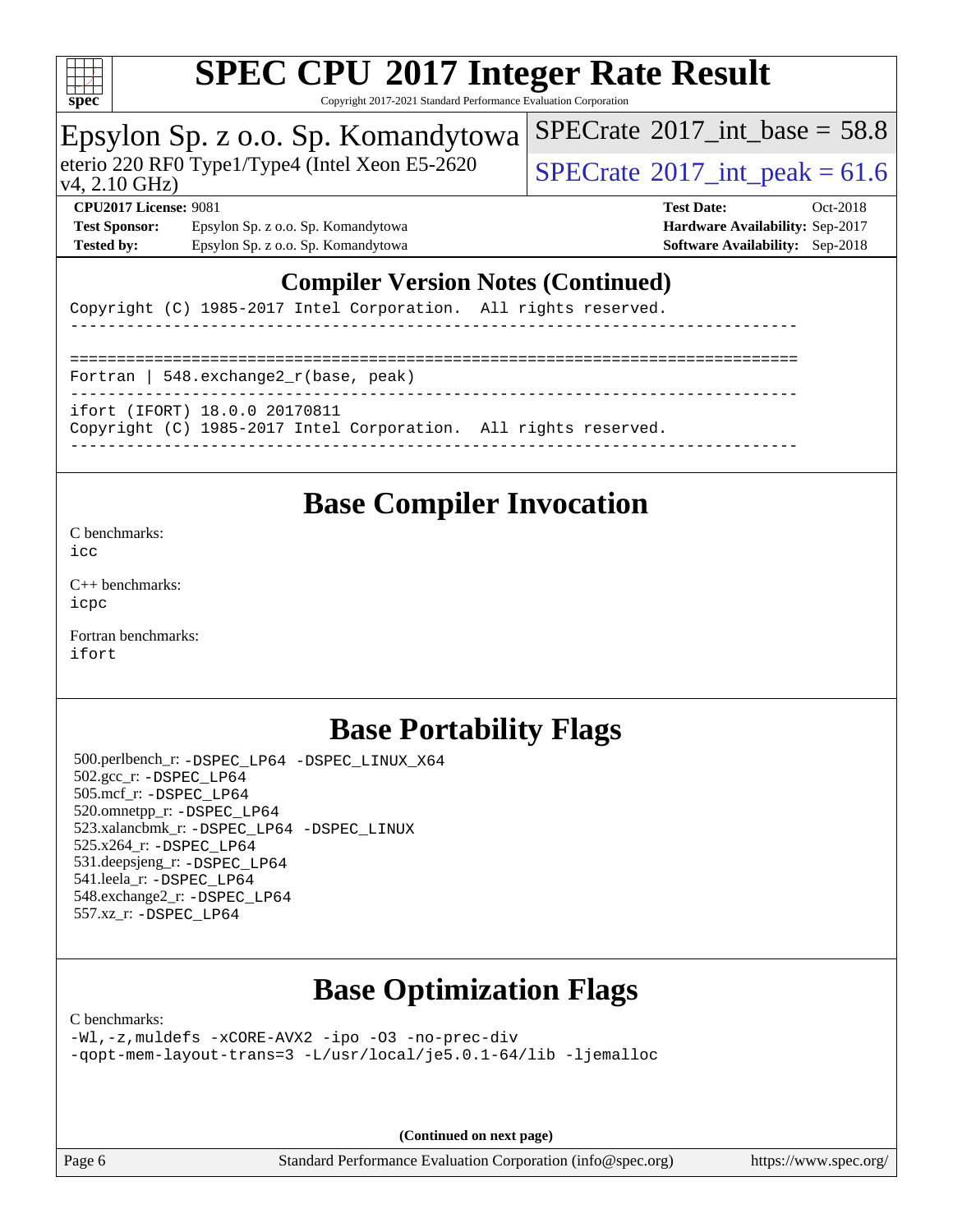

Copyright 2017-2021 Standard Performance Evaluation Corporation

### Epsylon Sp. z o.o. Sp. Komandytowa

eterio 220 RF0 Type1/Type4 (Intel Xeon E5-2620 [SPECrate](http://www.spec.org/auto/cpu2017/Docs/result-fields.html#SPECrate2017intpeak)® 2017 int\_peak = 61.6

[SPECrate](http://www.spec.org/auto/cpu2017/Docs/result-fields.html#SPECrate2017intbase)<sup>®</sup>2017 int\_base =  $58.8$ 

v4, 2.10 GHz)

**[Test Sponsor:](http://www.spec.org/auto/cpu2017/Docs/result-fields.html#TestSponsor)** Epsylon Sp. z o.o. Sp. Komandytowa **[Hardware Availability:](http://www.spec.org/auto/cpu2017/Docs/result-fields.html#HardwareAvailability)** Sep-2017 **[Tested by:](http://www.spec.org/auto/cpu2017/Docs/result-fields.html#Testedby)** Epsylon Sp. z o.o. Sp. Komandytowa **[Software Availability:](http://www.spec.org/auto/cpu2017/Docs/result-fields.html#SoftwareAvailability)** Sep-2018

**[CPU2017 License:](http://www.spec.org/auto/cpu2017/Docs/result-fields.html#CPU2017License)** 9081 **[Test Date:](http://www.spec.org/auto/cpu2017/Docs/result-fields.html#TestDate)** Oct-2018

## **[Base Optimization Flags \(Continued\)](http://www.spec.org/auto/cpu2017/Docs/result-fields.html#BaseOptimizationFlags)**

[C++ benchmarks:](http://www.spec.org/auto/cpu2017/Docs/result-fields.html#CXXbenchmarks)

[-Wl,-z,muldefs](http://www.spec.org/cpu2017/results/res2018q4/cpu2017-20181029-09319.flags.html#user_CXXbase_link_force_multiple1_b4cbdb97b34bdee9ceefcfe54f4c8ea74255f0b02a4b23e853cdb0e18eb4525ac79b5a88067c842dd0ee6996c24547a27a4b99331201badda8798ef8a743f577) [-xCORE-AVX2](http://www.spec.org/cpu2017/results/res2018q4/cpu2017-20181029-09319.flags.html#user_CXXbase_f-xCORE-AVX2) [-ipo](http://www.spec.org/cpu2017/results/res2018q4/cpu2017-20181029-09319.flags.html#user_CXXbase_f-ipo) [-O3](http://www.spec.org/cpu2017/results/res2018q4/cpu2017-20181029-09319.flags.html#user_CXXbase_f-O3) [-no-prec-div](http://www.spec.org/cpu2017/results/res2018q4/cpu2017-20181029-09319.flags.html#user_CXXbase_f-no-prec-div) [-qopt-mem-layout-trans=3](http://www.spec.org/cpu2017/results/res2018q4/cpu2017-20181029-09319.flags.html#user_CXXbase_f-qopt-mem-layout-trans_de80db37974c74b1f0e20d883f0b675c88c3b01e9d123adea9b28688d64333345fb62bc4a798493513fdb68f60282f9a726aa07f478b2f7113531aecce732043) [-L/usr/local/je5.0.1-64/lib](http://www.spec.org/cpu2017/results/res2018q4/cpu2017-20181029-09319.flags.html#user_CXXbase_jemalloc_link_path64_4b10a636b7bce113509b17f3bd0d6226c5fb2346b9178c2d0232c14f04ab830f976640479e5c33dc2bcbbdad86ecfb6634cbbd4418746f06f368b512fced5394) [-ljemalloc](http://www.spec.org/cpu2017/results/res2018q4/cpu2017-20181029-09319.flags.html#user_CXXbase_jemalloc_link_lib_d1249b907c500fa1c0672f44f562e3d0f79738ae9e3c4a9c376d49f265a04b9c99b167ecedbf6711b3085be911c67ff61f150a17b3472be731631ba4d0471706)

[Fortran benchmarks](http://www.spec.org/auto/cpu2017/Docs/result-fields.html#Fortranbenchmarks):

```
-Wl,-z,muldefs -xCORE-AVX2 -ipo -O3 -no-prec-div
-qopt-mem-layout-trans=3 -nostandard-realloc-lhs -align array32byte
-L/usr/local/je5.0.1-64/lib -ljemalloc
```
### **[Base Other Flags](http://www.spec.org/auto/cpu2017/Docs/result-fields.html#BaseOtherFlags)**

[C benchmarks](http://www.spec.org/auto/cpu2017/Docs/result-fields.html#Cbenchmarks):  $-m64 - std= c11$  $-m64 - std= c11$ 

[C++ benchmarks:](http://www.spec.org/auto/cpu2017/Docs/result-fields.html#CXXbenchmarks)  $-m64$ 

[Fortran benchmarks](http://www.spec.org/auto/cpu2017/Docs/result-fields.html#Fortranbenchmarks): [-m64](http://www.spec.org/cpu2017/results/res2018q4/cpu2017-20181029-09319.flags.html#user_FCbase_intel_intel64_18.0_af43caccfc8ded86e7699f2159af6efc7655f51387b94da716254467f3c01020a5059329e2569e4053f409e7c9202a7efc638f7a6d1ffb3f52dea4a3e31d82ab)

## **[Peak Compiler Invocation](http://www.spec.org/auto/cpu2017/Docs/result-fields.html#PeakCompilerInvocation)**

[C benchmarks](http://www.spec.org/auto/cpu2017/Docs/result-fields.html#Cbenchmarks):  $i$ cc

[C++ benchmarks:](http://www.spec.org/auto/cpu2017/Docs/result-fields.html#CXXbenchmarks) [icpc](http://www.spec.org/cpu2017/results/res2018q4/cpu2017-20181029-09319.flags.html#user_CXXpeak_intel_icpc_18.0_c510b6838c7f56d33e37e94d029a35b4a7bccf4766a728ee175e80a419847e808290a9b78be685c44ab727ea267ec2f070ec5dc83b407c0218cded6866a35d07)

[Fortran benchmarks](http://www.spec.org/auto/cpu2017/Docs/result-fields.html#Fortranbenchmarks): [ifort](http://www.spec.org/cpu2017/results/res2018q4/cpu2017-20181029-09319.flags.html#user_FCpeak_intel_ifort_18.0_8111460550e3ca792625aed983ce982f94888b8b503583aa7ba2b8303487b4d8a21a13e7191a45c5fd58ff318f48f9492884d4413fa793fd88dd292cad7027ca)

## **[Peak Portability Flags](http://www.spec.org/auto/cpu2017/Docs/result-fields.html#PeakPortabilityFlags)**

 500.perlbench\_r: [-DSPEC\\_LP64](http://www.spec.org/cpu2017/results/res2018q4/cpu2017-20181029-09319.flags.html#b500.perlbench_r_peakPORTABILITY_DSPEC_LP64) [-DSPEC\\_LINUX\\_X64](http://www.spec.org/cpu2017/results/res2018q4/cpu2017-20181029-09319.flags.html#b500.perlbench_r_peakCPORTABILITY_DSPEC_LINUX_X64) 502.gcc\_r: [-D\\_FILE\\_OFFSET\\_BITS=64](http://www.spec.org/cpu2017/results/res2018q4/cpu2017-20181029-09319.flags.html#user_peakPORTABILITY502_gcc_r_file_offset_bits_64_5ae949a99b284ddf4e95728d47cb0843d81b2eb0e18bdfe74bbf0f61d0b064f4bda2f10ea5eb90e1dcab0e84dbc592acfc5018bc955c18609f94ddb8d550002c) 505.mcf\_r: [-DSPEC\\_LP64](http://www.spec.org/cpu2017/results/res2018q4/cpu2017-20181029-09319.flags.html#suite_peakPORTABILITY505_mcf_r_DSPEC_LP64) 520.omnetpp\_r: [-DSPEC\\_LP64](http://www.spec.org/cpu2017/results/res2018q4/cpu2017-20181029-09319.flags.html#suite_peakPORTABILITY520_omnetpp_r_DSPEC_LP64) 523.xalancbmk\_r: [-D\\_FILE\\_OFFSET\\_BITS=64](http://www.spec.org/cpu2017/results/res2018q4/cpu2017-20181029-09319.flags.html#user_peakPORTABILITY523_xalancbmk_r_file_offset_bits_64_5ae949a99b284ddf4e95728d47cb0843d81b2eb0e18bdfe74bbf0f61d0b064f4bda2f10ea5eb90e1dcab0e84dbc592acfc5018bc955c18609f94ddb8d550002c) [-DSPEC\\_LINUX](http://www.spec.org/cpu2017/results/res2018q4/cpu2017-20181029-09319.flags.html#b523.xalancbmk_r_peakCXXPORTABILITY_DSPEC_LINUX) 525.x264\_r: [-DSPEC\\_LP64](http://www.spec.org/cpu2017/results/res2018q4/cpu2017-20181029-09319.flags.html#suite_peakPORTABILITY525_x264_r_DSPEC_LP64)

**(Continued on next page)**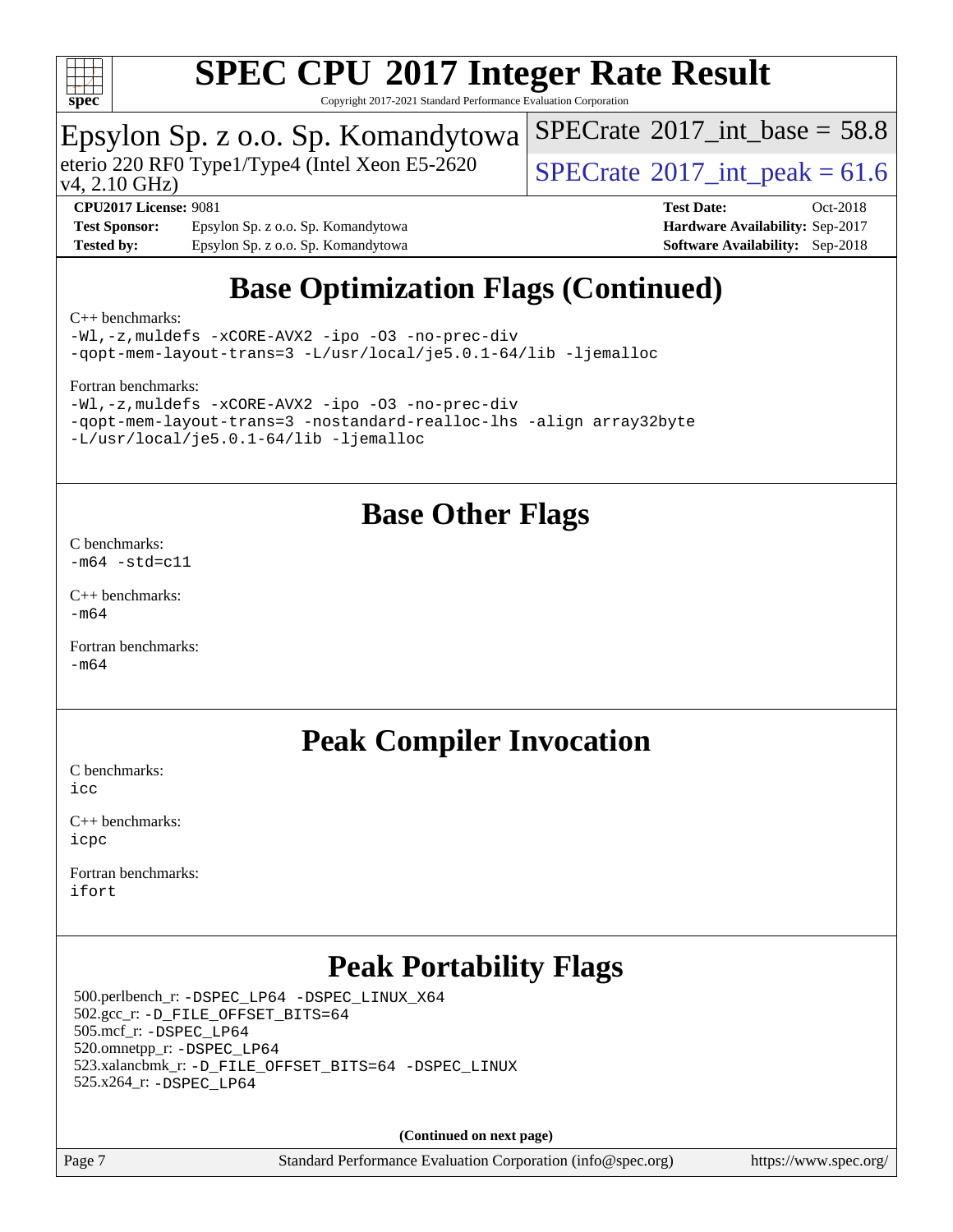

Copyright 2017-2021 Standard Performance Evaluation Corporation

### Epsylon Sp. z o.o. Sp. Komandytowa

v4, 2.10 GHz) eterio 220 RF0 Type1/Type4 (Intel Xeon E5-2620 [SPECrate](http://www.spec.org/auto/cpu2017/Docs/result-fields.html#SPECrate2017intpeak)® 2017 int\_peak = 61.6

[SPECrate](http://www.spec.org/auto/cpu2017/Docs/result-fields.html#SPECrate2017intbase)<sup>®</sup>2017 int\_base =  $58.8$ 

**[Test Sponsor:](http://www.spec.org/auto/cpu2017/Docs/result-fields.html#TestSponsor)** Epsylon Sp. z o.o. Sp. Komandytowa **[Hardware Availability:](http://www.spec.org/auto/cpu2017/Docs/result-fields.html#HardwareAvailability)** Sep-2017 **[Tested by:](http://www.spec.org/auto/cpu2017/Docs/result-fields.html#Testedby)** Epsylon Sp. z o.o. Sp. Komandytowa **[Software Availability:](http://www.spec.org/auto/cpu2017/Docs/result-fields.html#SoftwareAvailability)** Sep-2018

**[CPU2017 License:](http://www.spec.org/auto/cpu2017/Docs/result-fields.html#CPU2017License)** 9081 **[Test Date:](http://www.spec.org/auto/cpu2017/Docs/result-fields.html#TestDate)** Oct-2018

## **[Peak Portability Flags \(Continued\)](http://www.spec.org/auto/cpu2017/Docs/result-fields.html#PeakPortabilityFlags)**

 531.deepsjeng\_r: [-DSPEC\\_LP64](http://www.spec.org/cpu2017/results/res2018q4/cpu2017-20181029-09319.flags.html#suite_peakPORTABILITY531_deepsjeng_r_DSPEC_LP64) 541.leela\_r: [-DSPEC\\_LP64](http://www.spec.org/cpu2017/results/res2018q4/cpu2017-20181029-09319.flags.html#suite_peakPORTABILITY541_leela_r_DSPEC_LP64) 548.exchange2\_r: [-DSPEC\\_LP64](http://www.spec.org/cpu2017/results/res2018q4/cpu2017-20181029-09319.flags.html#suite_peakPORTABILITY548_exchange2_r_DSPEC_LP64) 557.xz\_r: [-DSPEC\\_LP64](http://www.spec.org/cpu2017/results/res2018q4/cpu2017-20181029-09319.flags.html#suite_peakPORTABILITY557_xz_r_DSPEC_LP64)

## **[Peak Optimization Flags](http://www.spec.org/auto/cpu2017/Docs/result-fields.html#PeakOptimizationFlags)**

[C benchmarks](http://www.spec.org/auto/cpu2017/Docs/result-fields.html#Cbenchmarks):

 500.perlbench\_r: [-Wl,-z,muldefs](http://www.spec.org/cpu2017/results/res2018q4/cpu2017-20181029-09319.flags.html#user_peakEXTRA_LDFLAGS500_perlbench_r_link_force_multiple1_b4cbdb97b34bdee9ceefcfe54f4c8ea74255f0b02a4b23e853cdb0e18eb4525ac79b5a88067c842dd0ee6996c24547a27a4b99331201badda8798ef8a743f577) [-prof-gen](http://www.spec.org/cpu2017/results/res2018q4/cpu2017-20181029-09319.flags.html#user_peakPASS1_CFLAGSPASS1_LDFLAGS500_perlbench_r_prof_gen_5aa4926d6013ddb2a31985c654b3eb18169fc0c6952a63635c234f711e6e63dd76e94ad52365559451ec499a2cdb89e4dc58ba4c67ef54ca681ffbe1461d6b36)(pass 1) [-prof-use](http://www.spec.org/cpu2017/results/res2018q4/cpu2017-20181029-09319.flags.html#user_peakPASS2_CFLAGSPASS2_LDFLAGS500_perlbench_r_prof_use_1a21ceae95f36a2b53c25747139a6c16ca95bd9def2a207b4f0849963b97e94f5260e30a0c64f4bb623698870e679ca08317ef8150905d41bd88c6f78df73f19)(pass 2) [-ipo](http://www.spec.org/cpu2017/results/res2018q4/cpu2017-20181029-09319.flags.html#user_peakPASS1_COPTIMIZEPASS2_COPTIMIZE500_perlbench_r_f-ipo) [-xCORE-AVX2](http://www.spec.org/cpu2017/results/res2018q4/cpu2017-20181029-09319.flags.html#user_peakPASS2_COPTIMIZE500_perlbench_r_f-xCORE-AVX2) [-O3](http://www.spec.org/cpu2017/results/res2018q4/cpu2017-20181029-09319.flags.html#user_peakPASS1_COPTIMIZEPASS2_COPTIMIZE500_perlbench_r_f-O3) [-no-prec-div](http://www.spec.org/cpu2017/results/res2018q4/cpu2017-20181029-09319.flags.html#user_peakPASS1_COPTIMIZEPASS2_COPTIMIZE500_perlbench_r_f-no-prec-div) [-qopt-mem-layout-trans=3](http://www.spec.org/cpu2017/results/res2018q4/cpu2017-20181029-09319.flags.html#user_peakPASS1_COPTIMIZEPASS2_COPTIMIZE500_perlbench_r_f-qopt-mem-layout-trans_de80db37974c74b1f0e20d883f0b675c88c3b01e9d123adea9b28688d64333345fb62bc4a798493513fdb68f60282f9a726aa07f478b2f7113531aecce732043) [-fno-strict-overflow](http://www.spec.org/cpu2017/results/res2018q4/cpu2017-20181029-09319.flags.html#user_peakEXTRA_OPTIMIZE500_perlbench_r_f-fno-strict-overflow) [-L/usr/local/je5.0.1-64/lib](http://www.spec.org/cpu2017/results/res2018q4/cpu2017-20181029-09319.flags.html#user_peakEXTRA_LIBS500_perlbench_r_jemalloc_link_path64_4b10a636b7bce113509b17f3bd0d6226c5fb2346b9178c2d0232c14f04ab830f976640479e5c33dc2bcbbdad86ecfb6634cbbd4418746f06f368b512fced5394) [-ljemalloc](http://www.spec.org/cpu2017/results/res2018q4/cpu2017-20181029-09319.flags.html#user_peakEXTRA_LIBS500_perlbench_r_jemalloc_link_lib_d1249b907c500fa1c0672f44f562e3d0f79738ae9e3c4a9c376d49f265a04b9c99b167ecedbf6711b3085be911c67ff61f150a17b3472be731631ba4d0471706)

```
 502.gcc_r: -L/opt/intel/compilers_and_libraries_2018/linux/lib/ia32
-Wl,-z,muldefs -prof-gen(pass 1) -prof-use(pass 2) -ipo
-xCORE-AVX2 -O3 -no-prec-div -qopt-mem-layout-trans=3
-L/usr/local/je5.0.1-32/lib -ljemalloc
```

```
 505.mcf_r: -Wl,-z,muldefs -xCORE-AVX2 -ipo -O3 -no-prec-div
-qopt-mem-layout-trans=3 -L/usr/local/je5.0.1-64/lib
-ljemalloc
```

```
 525.x264_r: -Wl,-z,muldefs -xCORE-AVX2 -ipo -O3 -no-prec-div
-qopt-mem-layout-trans=3 -fno-alias
-L/usr/local/je5.0.1-64/lib -ljemalloc
```
557.xz\_r: Same as 505.mcf\_r

[C++ benchmarks:](http://www.spec.org/auto/cpu2017/Docs/result-fields.html#CXXbenchmarks)

 520.omnetpp\_r: [-Wl,-z,muldefs](http://www.spec.org/cpu2017/results/res2018q4/cpu2017-20181029-09319.flags.html#user_peakEXTRA_LDFLAGS520_omnetpp_r_link_force_multiple1_b4cbdb97b34bdee9ceefcfe54f4c8ea74255f0b02a4b23e853cdb0e18eb4525ac79b5a88067c842dd0ee6996c24547a27a4b99331201badda8798ef8a743f577) [-prof-gen](http://www.spec.org/cpu2017/results/res2018q4/cpu2017-20181029-09319.flags.html#user_peakPASS1_CXXFLAGSPASS1_LDFLAGS520_omnetpp_r_prof_gen_5aa4926d6013ddb2a31985c654b3eb18169fc0c6952a63635c234f711e6e63dd76e94ad52365559451ec499a2cdb89e4dc58ba4c67ef54ca681ffbe1461d6b36)(pass 1) [-prof-use](http://www.spec.org/cpu2017/results/res2018q4/cpu2017-20181029-09319.flags.html#user_peakPASS2_CXXFLAGSPASS2_LDFLAGS520_omnetpp_r_prof_use_1a21ceae95f36a2b53c25747139a6c16ca95bd9def2a207b4f0849963b97e94f5260e30a0c64f4bb623698870e679ca08317ef8150905d41bd88c6f78df73f19)(pass 2) [-ipo](http://www.spec.org/cpu2017/results/res2018q4/cpu2017-20181029-09319.flags.html#user_peakPASS1_CXXOPTIMIZEPASS2_CXXOPTIMIZE520_omnetpp_r_f-ipo) [-xCORE-AVX2](http://www.spec.org/cpu2017/results/res2018q4/cpu2017-20181029-09319.flags.html#user_peakPASS2_CXXOPTIMIZE520_omnetpp_r_f-xCORE-AVX2) [-O3](http://www.spec.org/cpu2017/results/res2018q4/cpu2017-20181029-09319.flags.html#user_peakPASS1_CXXOPTIMIZEPASS2_CXXOPTIMIZE520_omnetpp_r_f-O3) [-no-prec-div](http://www.spec.org/cpu2017/results/res2018q4/cpu2017-20181029-09319.flags.html#user_peakPASS1_CXXOPTIMIZEPASS2_CXXOPTIMIZE520_omnetpp_r_f-no-prec-div) [-qopt-mem-layout-trans=3](http://www.spec.org/cpu2017/results/res2018q4/cpu2017-20181029-09319.flags.html#user_peakPASS1_CXXOPTIMIZEPASS2_CXXOPTIMIZE520_omnetpp_r_f-qopt-mem-layout-trans_de80db37974c74b1f0e20d883f0b675c88c3b01e9d123adea9b28688d64333345fb62bc4a798493513fdb68f60282f9a726aa07f478b2f7113531aecce732043) [-L/usr/local/je5.0.1-64/lib](http://www.spec.org/cpu2017/results/res2018q4/cpu2017-20181029-09319.flags.html#user_peakEXTRA_LIBS520_omnetpp_r_jemalloc_link_path64_4b10a636b7bce113509b17f3bd0d6226c5fb2346b9178c2d0232c14f04ab830f976640479e5c33dc2bcbbdad86ecfb6634cbbd4418746f06f368b512fced5394) [-ljemalloc](http://www.spec.org/cpu2017/results/res2018q4/cpu2017-20181029-09319.flags.html#user_peakEXTRA_LIBS520_omnetpp_r_jemalloc_link_lib_d1249b907c500fa1c0672f44f562e3d0f79738ae9e3c4a9c376d49f265a04b9c99b167ecedbf6711b3085be911c67ff61f150a17b3472be731631ba4d0471706)

```
 523.xalancbmk_r: -L/opt/intel/compilers_and_libraries_2018/linux/lib/ia32
-Wl,-z,muldefs -prof-gen(pass 1) -prof-use(pass 2) -ipo
-xCORE-AVX2 -O3 -no-prec-div -qopt-mem-layout-trans=3
-L/usr/local/je5.0.1-32/lib -ljemalloc
```
531.deepsjeng\_r: Same as 520.omnetpp\_r

541.leela\_r: Same as 520.omnetpp\_r

**(Continued on next page)**